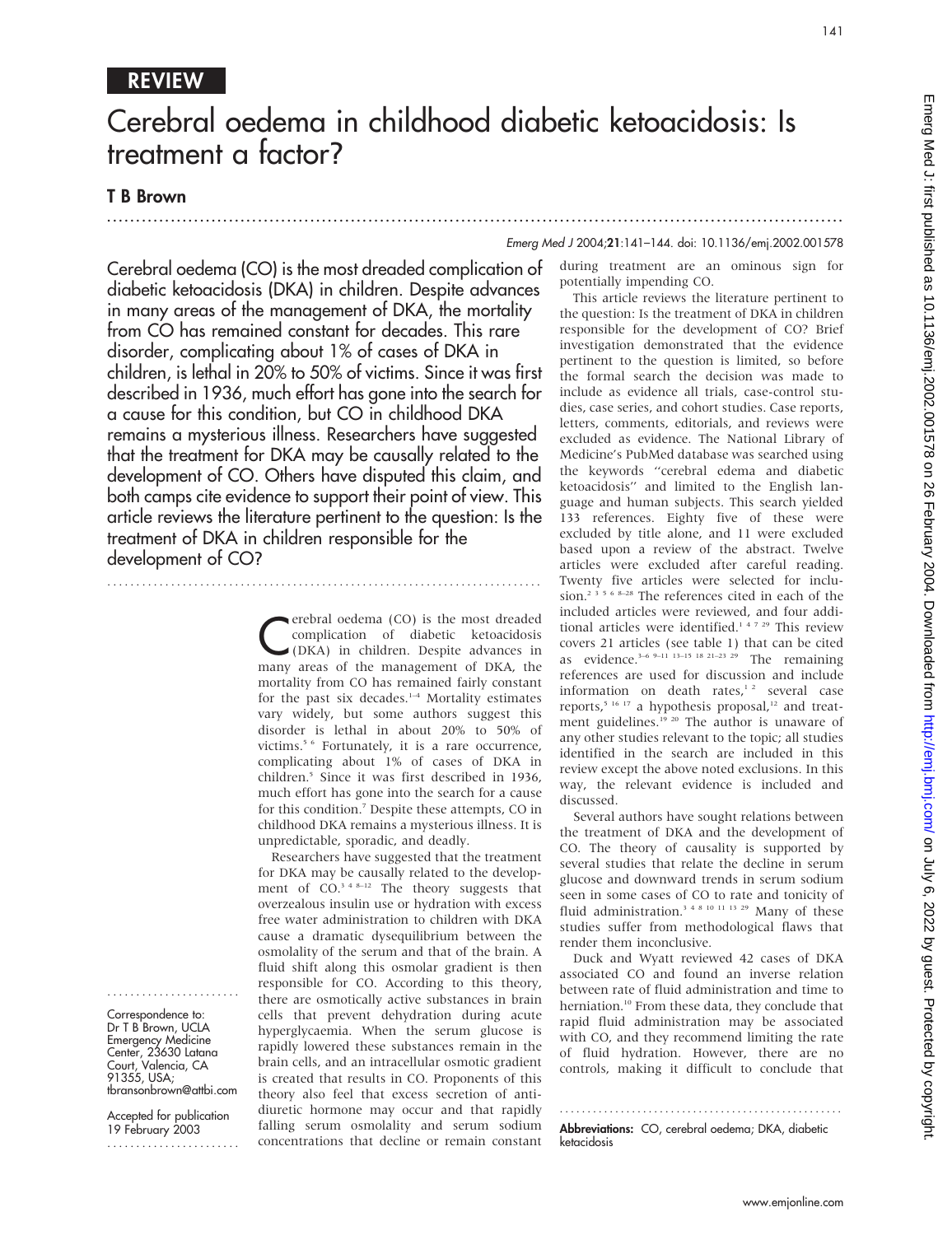| Paper                                 | <b>Number</b>                         | <b>Methods</b>                                                 | <b>Conclusions</b>                                       |
|---------------------------------------|---------------------------------------|----------------------------------------------------------------|----------------------------------------------------------|
| Harris et al, 1990 <sup>3</sup>       | 219 DKA cases, 58 DKA cases           | Retrospective chart review Prospective<br>interventional study | Sodium trend may correlate with<br>DKA risk              |
| Glaser et al 2001 <sup>5</sup>        | 6977 DKA cases, 61 CO cases           | Retrospective case-control                                     | CO risk not related to fluids or insulin                 |
| Rosenbloom 1990 <sup>6</sup>          | 69 CO cases                           | Case series                                                    | CO risk not related to treatment                         |
| Mahoney et al 1999 <sup>8</sup>       | 195 DKA cases. 9 CO cases             | Retrospective chart review                                     | Fluid administration associated with<br>CO risk          |
| Vlcek 1986 $4$                        | 5 CO cases. 15 controls               | Retrospective case-control                                     | CO risk related to fluids                                |
| Duck et al 1976 <sup>9</sup>          | 4 CO cases                            | Case series                                                    | Treatments may be related to CO risk                     |
| Duck, Wyatt 1988 <sup>10</sup>        | 42 CO cases                           | Case series                                                    | CO risk may be related to fluids                         |
| Harris, Fiordalisi 1994 <sup>11</sup> | 231 DKA cases. Zero CO cases          | Prospective study                                              | Conservative treatment may reduce<br>risk for CO         |
| Bello, Sotos 1990 <sup>13</sup>       | 11 CO cases. 20 controls              | Retrospective case-control                                     | CO in DKA may have osmolar cause                         |
| Durr et al 1992 <sup>29</sup>         | 7 DKA cases. Zero clinical            | CT evidence of CO correlated to                                | CO may exist before treatment, but                       |
|                                       | $CO \; \text{cases}$                  | change in osmolality                                           | may worsen with aggressive<br>treatment                  |
| Krane et al 1995 $^{14}$              | 6 DKA cases. Zero clinical            | Observational report of serial CT                              | Subclinical cases of CO may be                           |
|                                       | CO cases                              | scans during treatment                                         | common during treatment                                  |
| Clements et al 1971 <sup>15</sup>     | 5 DKA cases. Zero clinical            | CSF pressure monitored continuously                            | Increased CSF pressure may be                            |
|                                       | $CO \; \text{cases}$                  | during treatment                                               | common during treatment                                  |
| Rosenbloom et al 1980 <sup>18</sup>   | 17 CO cases                           | Case series                                                    | CO risk not related to treatment                         |
| Hoffman et al 1988 <sup>21</sup>      | 9 DKA cases. Zero CO cases            | Observational report of serial CT<br>scans during treatment    | Cerebral swelling is usually present<br>before treatment |
| Mel, Werther $1995^{22}$              | 6 CO of 3134 DKA. 6 CO<br>of 3373 DKA | Retrospective comparison of two<br>different treatment cohorts | CO risk not related to treatment                         |
| Edge, Dunger 1994 <sup>23</sup>       | 25 management protocols               | Protocols evaluated for outcome<br>differences                 | Aggressive treatment may increase<br>CO risk             |
| Felner, White 2001 <sup>24</sup>      | 520 DKA cases. 0.3-0.5%<br>$CO$ rate  | Retrospective comparison of two<br>different treatment cohorts | CO risk similar in the two protocols                     |
| Fein et al $1982^{25}$                | 18 DKA cases, Zero                    | Serial echoencephalograms                                      | CO risk may be related to treatment                      |
|                                       | $CO \; \text{cases}$                  | during treatment                                               |                                                          |
| Smedman et al 1997 $^{26}$            | 8 DKA cases                           | Observational report of serial CT                              | Subclinical CO does not occur                            |
|                                       |                                       | scans during treatment                                         | regularly during DKA treatment                           |
| Hale et al 1997 $^{27}$               | 4 CE cases. 10 controls               | Retrospective case-control                                     | CO may be related to declining<br>sodium                 |
| Edge et al $2001^{28}$                | 2940 DKA cases, 34                    | Large descriptive study producing                              | CO is an important complication of                       |
|                                       | $CO \; \text{cases}$                  | risk estimates                                                 | <b>DKA</b>                                               |

the unfortunate victims of CO received hydration at a different rate than other patients. Furthermore, it is probable that patients who are more acidemic, hypocapnic, and dehydrated are at greater risk for catastrophic outcomes, and these are the very patients who may require more aggressive hydration because of the severity of their illness. The authors also noted a trend of decreasing serum sodium concentration in the study group, which they suggest as a risk factor for impending CO.

Bello and Sotos compared retrospective data on 11 cases of DKA associated CO with 20 random ketoacidotic controls.<sup>13</sup> The decrease in serum osmolality in patients with CO was related to a 53% decrease in serum glucose and a 38% decrease in serum sodium. In controls, 99% of the decrease was related to the fall in serum glucose. Again, declining serum sodium seemed to be an ominous sign. They found no relations between CO and fluid rate, rate of glucose fall, or pH. Administration of NaCl, NaHCO<sub>3</sub>, or insulin did not correlate with development of CO. Only the decrease of serum osmolality and the duration of symptoms before treatment predicted its development.

Harris et al studied 219 cases of DKA in which they reported 20 complicated episodes.<sup>3</sup> Seven of these were classified as major complications, defined as acute deterioration in vital signs or neurological status. Of the seven, only two were identified by chart review, while the remaining five were identified by the recollection of the authors. Three had confirmed CO, and the remaining four had suspected CO. The authors found that serum sodium failed to rise in response to hydration in 18 of 20 (90%) complicated patients but only 99 of 182 (54%) controls. They concluded that a downward serum sodium trend in response to hydration is a strong predictor of complications attributable to brain swelling. In part two of this study, 58 episodes of DKA were prospectively evaluated to determine if a treatment regimen individualised to each patient could prevent neurological compromise. The goal was to increase serum sodium concentration while serum glucose levels declined. The protocol demonstrated 95% success in meeting this objective, and there were no major complications. However, the sample size limits the validity of the conclusions. As DKA associated CO has an incidence of 1%, a study this size is unlikely to capture any cases of CO regardless of the treatment used.

Many of these studies are uncontrolled, and most are retrospective. The few prospective studies that exist and attempt to recommend therapeutic strategies have not included any cases of CO.3 11 The investigators are forced to use as markers for potentially impending CO controversial trends and associations developed from previous retrospective studies, such as rate of change of serum osmolality and the trend of the serum sodium concentration. These markers have not been consistently related to CO. As DKA associated CO has an incidence of about 1%, any realistic attempt to prospectively evaluate the effect of treatment must have many hundreds of patients. The largest prospective trial to date contains only 231 episodes of DKA, and there were no cases of CO.11 The authors conclude that their therapeutic regimen limiting initial rehydration can protect against life threatening increases in intracranial pressure and brain herniation. However, they treated six patients with mannitol for clinical manifestations worrisome for CO. That represents 3% of the study group, an incidence of CO higher than that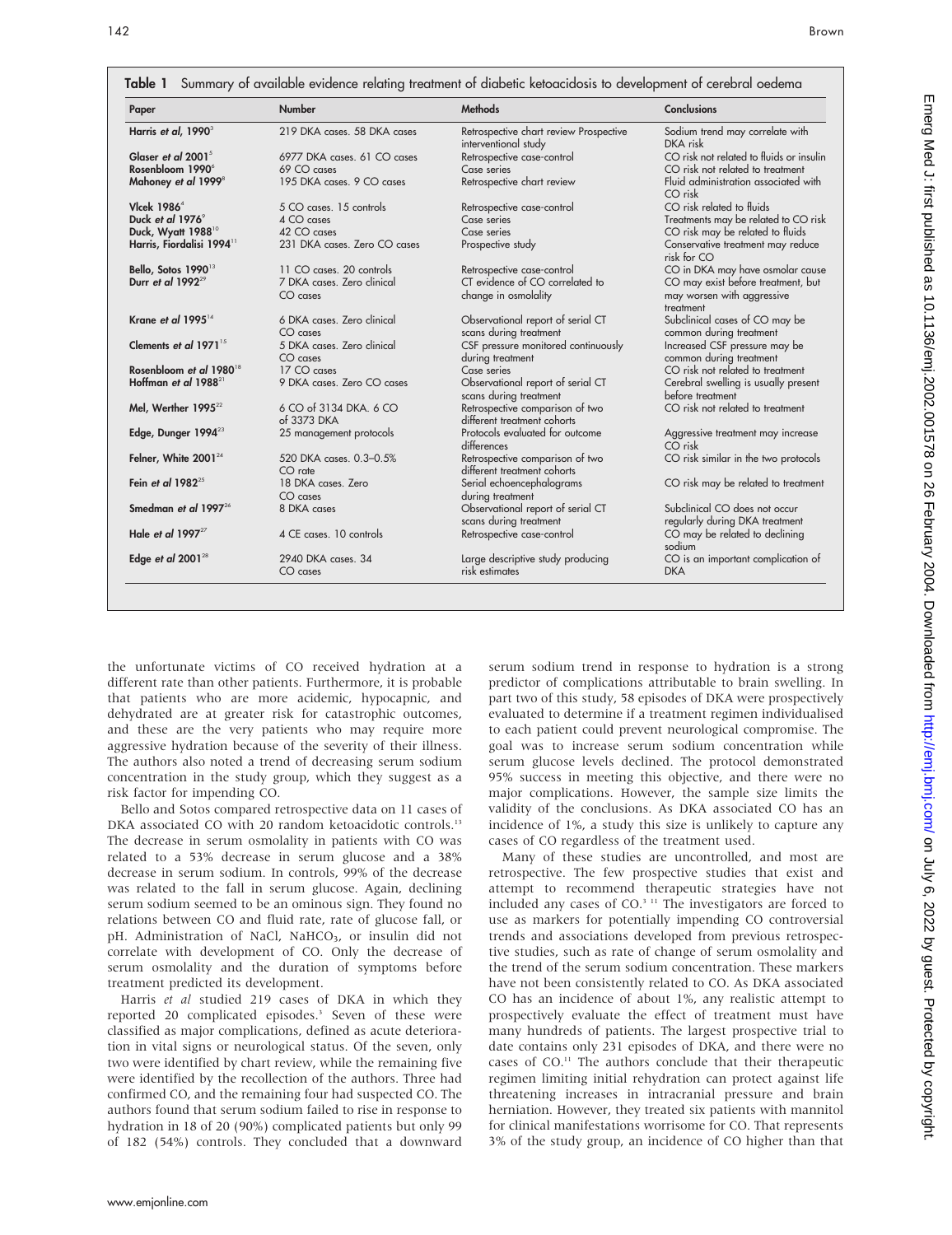reported in other series. As mannitol may have efficacy in the treatment of CO, its use calls into question the safety of the regimen used in this study.<sup>6 13</sup>

A recent review in the United Kingdom by Edge and Dunger attempted to correlate DKA treatment protocols with rates of CE.23 CO appeared more frequently in those centres with protocols that suggested more rapid initial hydration, higher rates of maintenance fluid, and treatment with more hypotonic fluid. Unfortunately, no attempt was made to discover if patients were actually treated according to the suggested protocols. Thus comparison of the differing protocols is problematic. Furthermore, the cases of CO were based solely upon the recollection of physicians from the various centres, not upon more rigorous criteria that would ensure all cases were included.

Several authors have shown that subclinical CO exists in many cases of DKA. Krane et al found CT scans compatible with brain swelling in each of six children evaluated during treatment of DKA.14 None of these patients developed clinically significant CO. Hoffman et al examined serial cranial CT scans of nine children with DKA.<sup>21</sup> Pretreatment scans showed findings consistent with brain swelling, but there were no differences between the pretreatment scans and scans done six to eight hours into treatment. Again, there were no cases of CO. Durr et al found that six of seven patients had CT evidence for brain swelling on admission, before treatment was started.<sup>29</sup> In this study serial CT scans were done during treatment, and a trend linking progression of brain oedema and declining plasma osmolality was identified. Only one patient developed signs and symptoms worrisome for CO, and this patient responded promptly to mannitol. Smedman et al failed to find any radiological evidence of significant brain swelling in eight children treated for DKA.26 Clements et al have demonstrated rising cerebrospinal fluid pressure as serum osmolality decreases during treatment for DKA, but again in the absence of any case of clinical CO.<sup>15</sup> Fein et al reported radiological evidence of brain swelling during treatment for DKA, and correlated the apparent swelling to decreasing serum colloid oncotic pressure; but there were no cases of CO.<sup>25</sup> These studies are alike in their lack of significant cerebral abnormality, and they cannot be used to infer any relation between treatment and clinical CO. These results suggest that many patients with DKA develop subclinical brain swelling during treatment and even before treatment begins, but no conclusive evidence has demonstrated a link between treatment and the development of DKA associated CO. In fact, CO occasionally occurs in association with DKA before any possible treatment effect.<sup>16</sup><sup>17</sup>

One report by Rosenbloom et al reviewed 17 cases of DKA associated CO.18 The authors found no role for rate of fluid or electrolyte administration, or for rate of blood glucose correction. Two episodes of CO had only oral rehydration. Another study by Rosenbloom reviewed 69 cases of DKA associated CE. This retrospective analysis did not implicate rate of hydration, tonicity of administered fluid, rate of correction of glucose, or use of bicarbonate in the development of CO. Mel and Werther reported a 20 year retrospective experience during which two large groups of children were rehydrated according to two differing protocols. One involved rapid correction of dehydration over six hours, and the other used a longer 24 hour period. There was no difference in the rate of CO between the treatment groups.<sup>22</sup> A small retrospective study by Hale et al compared four cases of CO with 10 matched controls, but found no difference between the volume and sodium content of fluid administered to the two groups.27 Although the authors suggest a trend of declining serum sodium may be an ominous sign, they conclude that

''DKA itself, rather than its treatment, causes CE [cerebral edema].''

Felner and White evaluated the difference in outcomes resulting from a change in the treatment protocol for children with DKA at their institution.<sup>24</sup> Both protocols suggested initial fluid bolus therapy for states of hypoperfusion. Bolus treatment had been followed by replacement of a fluid deficit calculated as 1.5 times maintenance fluids plus fluids based on the child's weight and percentage dehydration. This was done over 36 hours, half in the first 12 hours and half in the next 24 hours. The new protocol suggested a weight based fluid regimen delivered at 2.5 times the maintenance rate, regardless of the percentage dehydration. The new protocol was also designed to use fluids that are less hypotonic (0.75 normal saline versus 0.5 normal saline), and to allow more rigorous control over the delivery of sodium and glucose to patients. The new protocol was successful in more rapidly correcting acidosis than the old, and it was found to be more cost effective. However, although patients treated under the new protocol received less total fluid, the rates of CO were no different between the treatment groups.

Edge et al conducted a survey in which they attempted to identify every case of CO that occurred during DKA over a two year period in England, Scotland, and Wales.<sup>28</sup> They determined the overall risk of CO was seven per 1000 cases of DKA, a rate strikingly similar to rates reported in the United States. The authors point out that the fluid management for DKA differs between the UK and the US. In the UK, colloid solutions have been used for the initial resuscitation, whereas US practitioners have used normal or even half normal saline. Similarly, practitioners in the UK have used isotonic saline for subsequent hydration, but in the US hypotonic saline has been more common. ''Thus the similar risk of cerebral edema in the UK and the USA suggests that the type of fluid regimen used in the treatment of DKA may have only a limited impact on cerebral edema risk.''

A recent study by Glaser et al retrospectively examined 6977 cases of childhood DKA.<sup>5</sup> They identified 61 cases of CO in this group. Each case of CO was paired with six controls. Three controls were randomly assigned from among the initial pool of 6977 patients, and three controls were matched according to age, onset of diabetes, venous pH at presentation, and serum glucose concentration at presentation. This review found no relation between CO and rates of fluid, sodium, or insulin administration. There was no correlation between CO and initial serum glucose concentration or the rate of change of serum glucose concentration. Of therapeutic factors analysed, only treatment with bicarbonate was associated with CO, and this association is confounded by the reality that only the most toxic, acidemic children are considered for bicarbonate treatment. The children who developed CO had higher initial serum urea nitrogen concentrations and lower initial partial pressures of arterial carbon dioxide, which implies that they were more dehydrated and academic—in other words, they were sicker. This study is large, methodologically sound, and strongly refutes previous reports attempting to link the development of CO with the treatment of children in DKA.

Considering the inconclusive nature of the current literature, no treatment strategies can be definitively recommended. Some studies have suggested that vigorous hydration leading to rapid changes in osmolality may be associated with CO, but they have insufficient methodology to suggest a causal relation. Other large trials do not show any relation between hydration treatment and CO. Variation from proposed rehydration protocols<sup>19</sup> <sup>20</sup> must be left to the discretion of the treating physician, but rate of dehydration, level of acidosis, serum osmolality, and serum glucose concentration should all be taken into account. Unless a